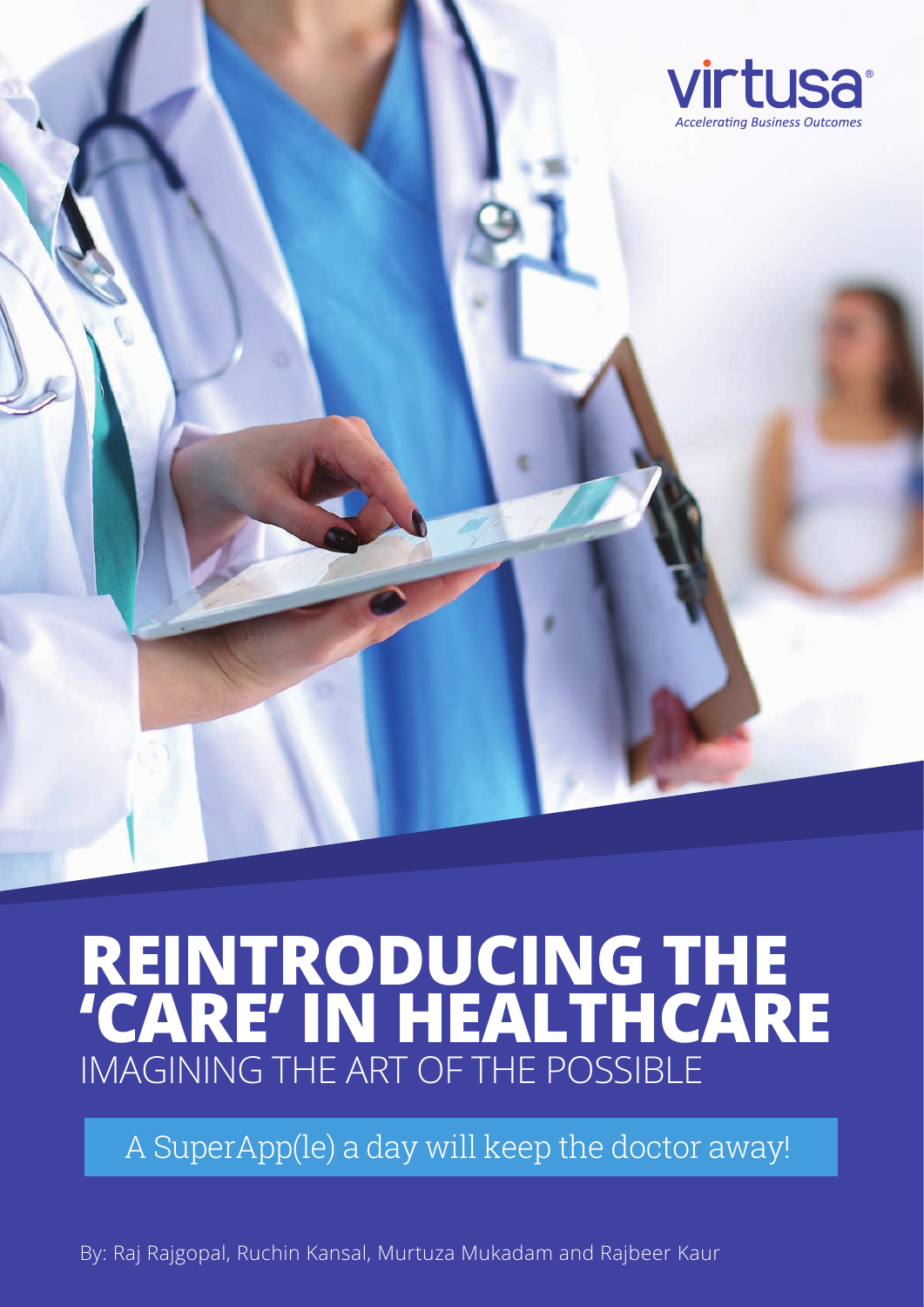The healthcare team at Amazon is busy building its vision for the future of healthcare. In this article, we attempt to imagine a future for healthcare that can be executed with today's technology, and a vision that will foster accelerated innovation in healthcare. We have unencumbered ourselves from the regulatory knot - fully expecting that the clout of Amazon, Berkshire Hathaway, Chase (ABC), and other TechGiants, will do what incumbent players in the healthcare value chain have had little incentive in doing so far – disrupt and transform Healthcare.

# **EXECUTIVE SUMMARY**

Healthcare is ripe for disruption. Customers, frustrated with the escalating cost of healthcare and the disjointed experience across the healthcare ecosystem (doctors, hospital systems, rehab facilities, pharmacies, and drug companies), are ready. In this paper, we explore the art of the possible. We will provide a view of a superior healthcare experience using today's technology that creates the baseline for what could be possible with tomorrow's innovations. Delivering this experience requires transformation in three areas:

- a. Digitizing healthcare players and stitching them together into a connected ecosystem
- b. Integrating emerging technologies such as connected devices, data analytics, and artificial intelligence into the above connected ecosystem
- c. Providing customers with ownership of their healthcare data and empowering them to manage their own health

# Amazon, Berkshire Hathaway, JPMC (ABC) partnership signals the end of Business as Usual in Healthcare

In January 2018, ABC announced that they were forming an independent healthcare company for their United States employees. The excitement around this announcement and the anticipated disruption of the Healthcare industry sent stocks in established Healthcare organizations plummeting. ABC did not announce anything concrete, nor did they provide a digital timeframe for delivery (instead presenting a timeframe of several years). However, extreme frustration with the high cost of 'business as usual' and the promise of the holy grail of healthcare transformation was enough to rally the tech faithful. We believe that disruption in healthcare has finally begun and will rapidly gain traction. Established players need to put strategies in place now and execute them over the next few years to survive the tsunami of challenges that their peers in industries such as Banking and Telecommunications are beginning to face.

In our earlier paper, 'The Death of Business as Usual and the Unraveling of the Vertical Industry Structure', we highlighted a technology led disruption in Asia, enabling a digital lifestyle for Millennials through a horizontal ecosystem of seamlessly connected experiences. This experience, delivered through a single SuperApp on a smartphone, is quite unlike that in the West where we rely on numerous independent apps to provide the services we require. As an example of this connected experience, a customer in a SuperApp receives a message from a friend suggesting dinner. The same app suggests her favorite restaurants, makes the chosen reservation, sends the reservation information to the friend, reminds her of the upcoming dinner, orders an Uber prior to the reservation, and while at dinner, suggests they live stream to their common friends, and makes all of this happen with little effort. This joined-up, cross-industry experience is powered by information continuously collected and stored in a digital persona. As customers use these SuperApps, personas get refined, allowing these TechGiants to predict customer actions and be the first one present at the point of need. Providers of this cross industry ecosystem<sup>1</sup> now own the customer, not the current vertical industry leaders in Banking, Insurance, Commerce, Media, etc., thus making them a commodity. This will unravel the vertical industry structure as we know it, and there are seven players (the four Western TechGiants - Facebook, Apple, Amazon, and Google and three in China - Baidu, Alibaba and Tencent) best positioned to capitalize on this disruptive opportunity.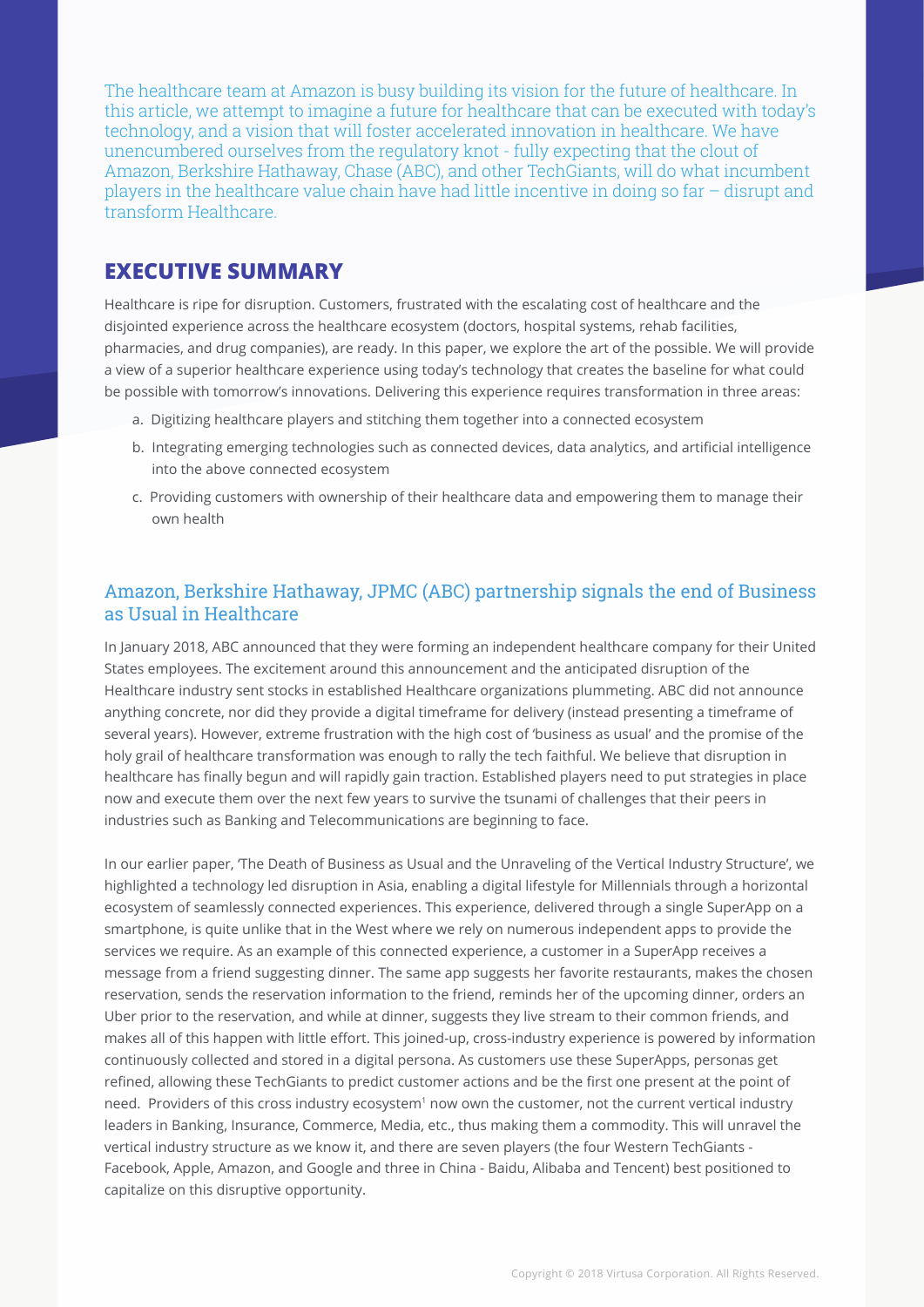Borrowing concepts from the "Enable Your Digital Lifestyle" ecosystem, a "Protect your Health" ecosystem provides a disruptive opportunity for growth hungry TechGiants. Customers are ready to embrace a connected healthcare ecosystem with the benefits of better service and lower costs. This starts by connecting the healthcare delivery experience across siloed healthcare sub-industries - Health Insurers, Healthcare Providers, Hospital Systems, Retail Pharmacies, Pharma, Medical Device Companies, Pharmacy Benefit Managers (PBMs), and Ancillary Health Services. Then add in the use of new emerging technologies, like connected devices, and make them smart using data analytics and artificial intelligence. Finally, tap into changes in millennial customer behavior who want informed decision making, and you have the building blocks for the future of a connected Healthcare ecosystem.

# The Technologies Exist, Who will Drive the Vision?

Innovation in healthcare has been in play over the past decade. According to Rock Health, over \$23 billion has been invested in Digital Health startups since 2011, with almost \$6 billion coming in 2017 alone . Startups and solutions are primarily focused on

- Consumer Health Information Empowers consumers to better understand their own health
- Clinical Decision Support & Precision Medicine Provides timely information or alerts to a health provider to help inform decisions
- Fitness & Wellness Enables general health maintenance
- Disease Monitoring Tracks a specific condition through biometric monitoring
- Diagnosis of Disease Enables the diagnosis of a specific clinical indication
- Healthcare Operational Systems Digitizes administrative, non-clinical operations

While there are hundreds of startups and solutions, only a few have managed to be adopted at scale and make a significant impact since the appetite for disruption has been low.



In the exhibit below, we outline a vision for the future that is a single, seamless connected experience enabled by the technologies above to demonstrate the power of connecting and integrating capabilities that exist in silos today. This experience shows how a seemingly healthy individual effectively traverses the stages from being healthy, to that of a patient with a worrisome diagnosis, to surgery, to recovery, all through the appropriate application of technology in an ecosystem where relevant data is exchanged between organizations with the consent of the individual. The result is an experience that is transformational, is a life-saving diagnosis, and dramatically lowers costs. This experience can be replicated over and over again by attacking other existing areas of customer frustration.

<sup>2</sup> https://rockhealth.com/ - 2017 Year end funding report

<sup>&</sup>lt;sup>1</sup> We anticipate at least four ecosystems: Enable a Digital Lifestyle, Protect Your Heath, Protect Your Assets, and Connected Home.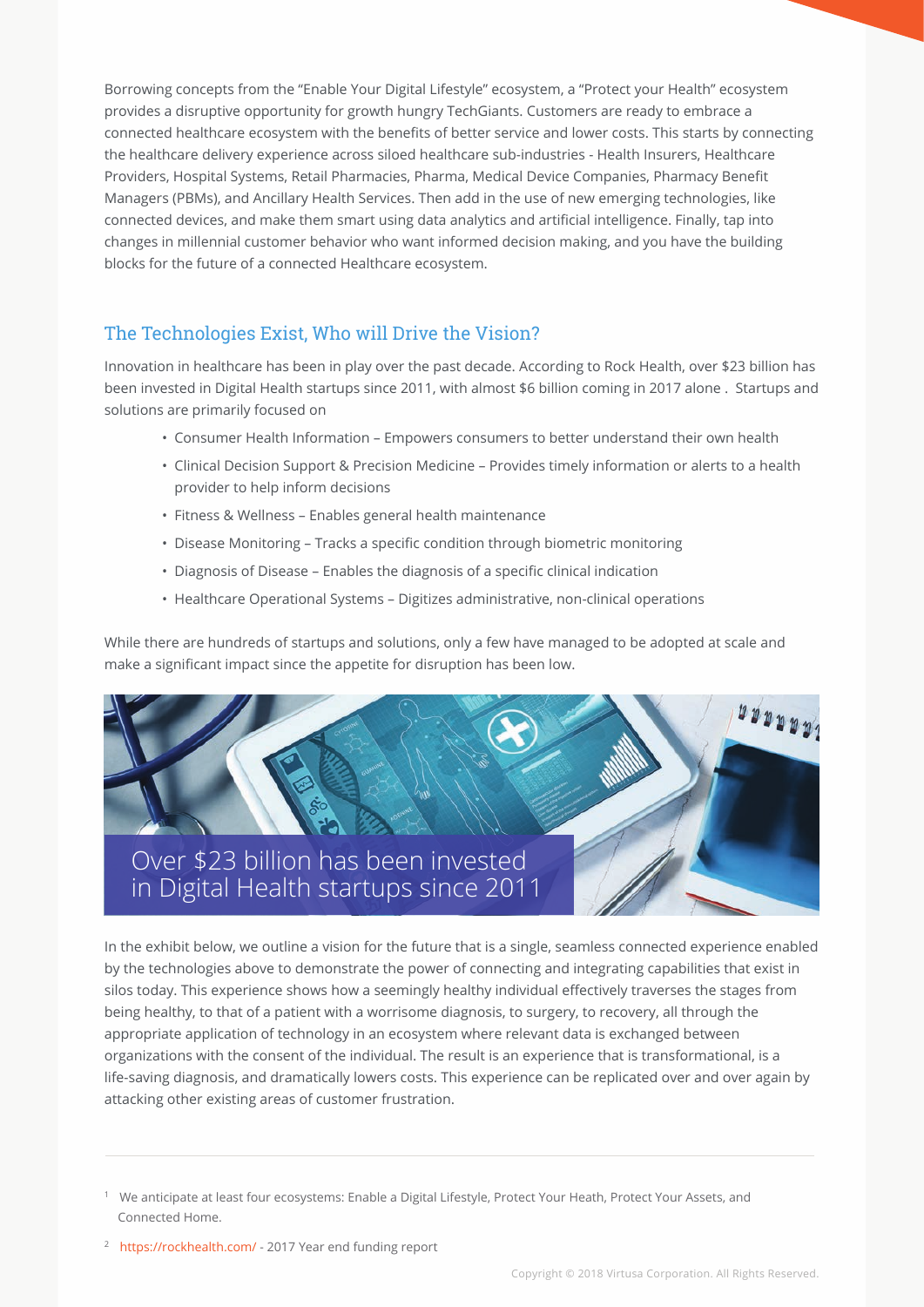Our example is for a medical condition that can be fatal if not diagnosed in time – Hypertrophic Obstructive Cardiomyopathy (HOCM) is a genetic condition found in 1 among 500 people. Currently this is hard to diagnose because its symptoms are not easily detected. Independent technologies and services exist to ensure this condition does not lead to death, but it requires the connectivity of an ecosystem that a new healthcare SuperApp can provide to deliver a seamless experience. In this example, Joe, an avid basketball player with an undiagnosed HOCM condition, has lately been feeling a bit tired and breathless – symptoms that most people would ignore and attribute to their lifestyle. The digital assistant in his healthcare SuperApp has been quietly collecting data and monitoring Joe's symptoms in the background. During a regular basketball game, Joe is alerted by his SuperApp via a feed from his wearable device that his heart rhythm has been irregular and instructs him to stop practice. It also prompts the healthcare digital assistant to perform a detailed analysis of the data collected so far - his heart rhythm, genetics, age, past conditions, etc. - and begins an interactive digital conversation with Joe, leading the SuperApp to set up a proactive video conference with his doctor. Based on the data collected by the SuperApp and a medical ECG conducted in real time, the doctor recommends a cardiac MRI that is automatically scheduled based on the earliest available MRI slot nearby and Joe's benefit coverage. The results are sent to Joe's cardiologist and, with assistance from AI imaging software, a positive confirmation of HOCM diagnosis is made. Joe is able to educate himself on HOCM and his options through videos prompted by his SuperApp, and he can consult his physician as he prepares for surgery. The SuperApp also helps Joe analyze and optimize the costs involved based on his insurance coverage. Post surgery, he is discharged with medications seamlessly delivered to his house. During his recovery phase, Joe's smart bandage, which tracks his vitals, detects that his recovery is not on track and alerts his doctor, who then prescribes additional medications. As Joe begins rehab facilitated by his SuperApp, his vitals are continually monitored and forwarded to his care team, who confirm that Joe is doing well and on track for recovery.

| <b>JOE'S DIGITAL HEALTH JOURNEY</b>                                                                                                                                                                                                                                                                                                                                                                                                                                                                                                                                                               |                                                                                                                                                                                                                                                                                                                                                                                                                                                                                                                                                                                                                                                                                                                                                                                                |                                                                                                                                                                                                                                                                                                                                                                                                                                                                                                                                                                                                                                                                                             |                                                                                                                                                                                                                                                                                                                                                                                                                                                                                                                                                                                                                                                                                                                                                          |                                                                                                                                                                                                                                                                                                                                                                                                                                                                                                                                                                                                                                                                                                                                                                                                         |                                                                                                                                                                                                                                                                                                                                                                                                  |
|---------------------------------------------------------------------------------------------------------------------------------------------------------------------------------------------------------------------------------------------------------------------------------------------------------------------------------------------------------------------------------------------------------------------------------------------------------------------------------------------------------------------------------------------------------------------------------------------------|------------------------------------------------------------------------------------------------------------------------------------------------------------------------------------------------------------------------------------------------------------------------------------------------------------------------------------------------------------------------------------------------------------------------------------------------------------------------------------------------------------------------------------------------------------------------------------------------------------------------------------------------------------------------------------------------------------------------------------------------------------------------------------------------|---------------------------------------------------------------------------------------------------------------------------------------------------------------------------------------------------------------------------------------------------------------------------------------------------------------------------------------------------------------------------------------------------------------------------------------------------------------------------------------------------------------------------------------------------------------------------------------------------------------------------------------------------------------------------------------------|----------------------------------------------------------------------------------------------------------------------------------------------------------------------------------------------------------------------------------------------------------------------------------------------------------------------------------------------------------------------------------------------------------------------------------------------------------------------------------------------------------------------------------------------------------------------------------------------------------------------------------------------------------------------------------------------------------------------------------------------------------|---------------------------------------------------------------------------------------------------------------------------------------------------------------------------------------------------------------------------------------------------------------------------------------------------------------------------------------------------------------------------------------------------------------------------------------------------------------------------------------------------------------------------------------------------------------------------------------------------------------------------------------------------------------------------------------------------------------------------------------------------------------------------------------------------------|--------------------------------------------------------------------------------------------------------------------------------------------------------------------------------------------------------------------------------------------------------------------------------------------------------------------------------------------------------------------------------------------------|
| <b>Healthy</b>                                                                                                                                                                                                                                                                                                                                                                                                                                                                                                                                                                                    | <b>Assessing</b><br><b>The Risk</b>                                                                                                                                                                                                                                                                                                                                                                                                                                                                                                                                                                                                                                                                                                                                                            | <b>Getting</b><br><b>Diagnosed</b>                                                                                                                                                                                                                                                                                                                                                                                                                                                                                                                                                                                                                                                          | <b>Preparing</b><br><b>For Surgery</b>                                                                                                                                                                                                                                                                                                                                                                                                                                                                                                                                                                                                                                                                                                                   | <b>Surgery &amp;</b><br><b>Post-op Care</b>                                                                                                                                                                                                                                                                                                                                                                                                                                                                                                                                                                                                                                                                                                                                                             | <b>Proactive</b><br><b>Monitoring</b>                                                                                                                                                                                                                                                                                                                                                            |
| $\rightarrow$ loe is an active<br>24-year-old who<br>regularly plays<br>basketball. He is health<br>conscious and tracks<br>his daily activities,<br>monitors his vitals, and<br>has also invested in<br>wearables, and genetic<br>tests<br>Something Is Off-<br>Recently, during a<br>break in a playing<br>session, Joe felt out of<br>breath and had to sit<br>out the rest of the<br>game.<br>His Health App (which is<br>integrated with a 'heart<br>app' that measures<br>heart rate data from<br>loe's smart watch) also<br>alerted him that his<br>heart rhythm might be<br>irregular/off | <b>Proactive Digital</b><br><b>Engagement</b> Joe's Digital<br>Health Assistant, (which is<br>connected to the Health<br>App) analyzes the heart<br>rhythm data with his<br>genetics results and<br>identifies the need for an<br>intervention. The App's<br>recommendation - Get in<br>touch with your Primary<br>Care Physician (PCP). Once<br>loe approves it, a PCP<br>virtual visit it setup<br>Virtual Investigation - Joe<br>describes his symptoms<br>over a video-conference<br>consultation using the<br>Health App<br>The PCP analyzes Joe's<br>comprehensive medical<br>data - biometrics (ECG),<br>genetics, medical history -<br>along with data from his<br>wearable available through<br>the Health App<br>PCP recommends a<br>Cardiac MRI and refers Joe<br>to a cardiologist | Getting Scanned - The Health<br>App is able to recommend and<br>schedule an MRI (based on<br>location, availability, benefit<br>coverage, and pricing)<br>Effortless Experience - loe goes<br>in for his cardiac MRI. Once<br>done, he leaves the facility<br>without being bothered with<br>paperwork, payments, etc.<br><b>Results Are In - The scans are</b><br>processed through AI imaging<br>software, which identifies that<br>Joe has a condition called -<br>Hypertrophic Obstructive<br>Cardiomyopathy (HOCM):<br>thickening of muscle tissue in<br>heart, which results in less blood<br>pumping<br>It's a largely asymptomatic, often<br>genetic, and can cause sudden<br>death | <b>Diagnosis</b> - Joe engages with his<br>PCP and cardiologist to<br>understand the diagnosis and<br>more importantly, what's<br>coming next<br><b>Surgery</b> - The Health App<br>recommends options -<br>surgeons, medical facilities -<br>based on provider reviews<br>gathered through analytics<br>Financials - The Health App<br>runs a financial analysis to<br>explain the cost of treatment -<br>customized based on his<br>benefits<br><b>Preparation For Surgery - As</b><br>the issue was spotted before<br>any actual damage to the heart,<br>Joe has multiple options to<br>choose from. The Health App<br>helps educate Joe by providing<br>access to digital content on<br>HOCM - latest research, videos,<br>local support groups etc. | Joe successfully completes<br>his heart surgery, completes<br>his initial recovery at<br>hospital, and is sent home<br>for further care<br><b>Smart Monitoring - loe is</b><br>now wearing a "smart"<br>bandage on his chest that<br>tracks his vitals. It suddenly<br>indicates irregular heart<br>rhythm and high heart rate.<br>Wearable indicate a low BP.<br>An alert is sent to loe's<br>physician through the Health<br>App<br><b>Proactive Care In Case Of</b><br><b>Anomaly - loe immediately</b><br>receives a call from his<br>physician - some additional<br>medications are prescribed<br><b>On-Demand medication</b><br>delivered - Joe's pharmacy<br>receives the order and Joe<br>approves its delivery through<br>a transportation services app<br>(integrated with the Health<br>App) | <b>Post-Surgery Rehab-</b><br>Joe uses the Health<br>App to get<br>recommendations for<br>the top physical<br>therapists based on<br>community<br>preferences, national<br>ratings, proximity and<br>outcome metrics<br><b>On-Going Health</b><br>Tracking - Joe's care<br>team continues to<br>monitor his vitals and<br>overall health based<br>on data continuously<br>collected and analyzed |

This seamless connected healthcare experience is possible by leveraging technologies that exist today.

- **Emerging IoT devices and wearables** enable valuable data capture, allowing physicians to diagnose using days of continuous data rather than one off data anomalies.
- **Genetics kits** available today can detect an individual's likelihood of developing critical conditions far before any symptoms and/or significant damage is done.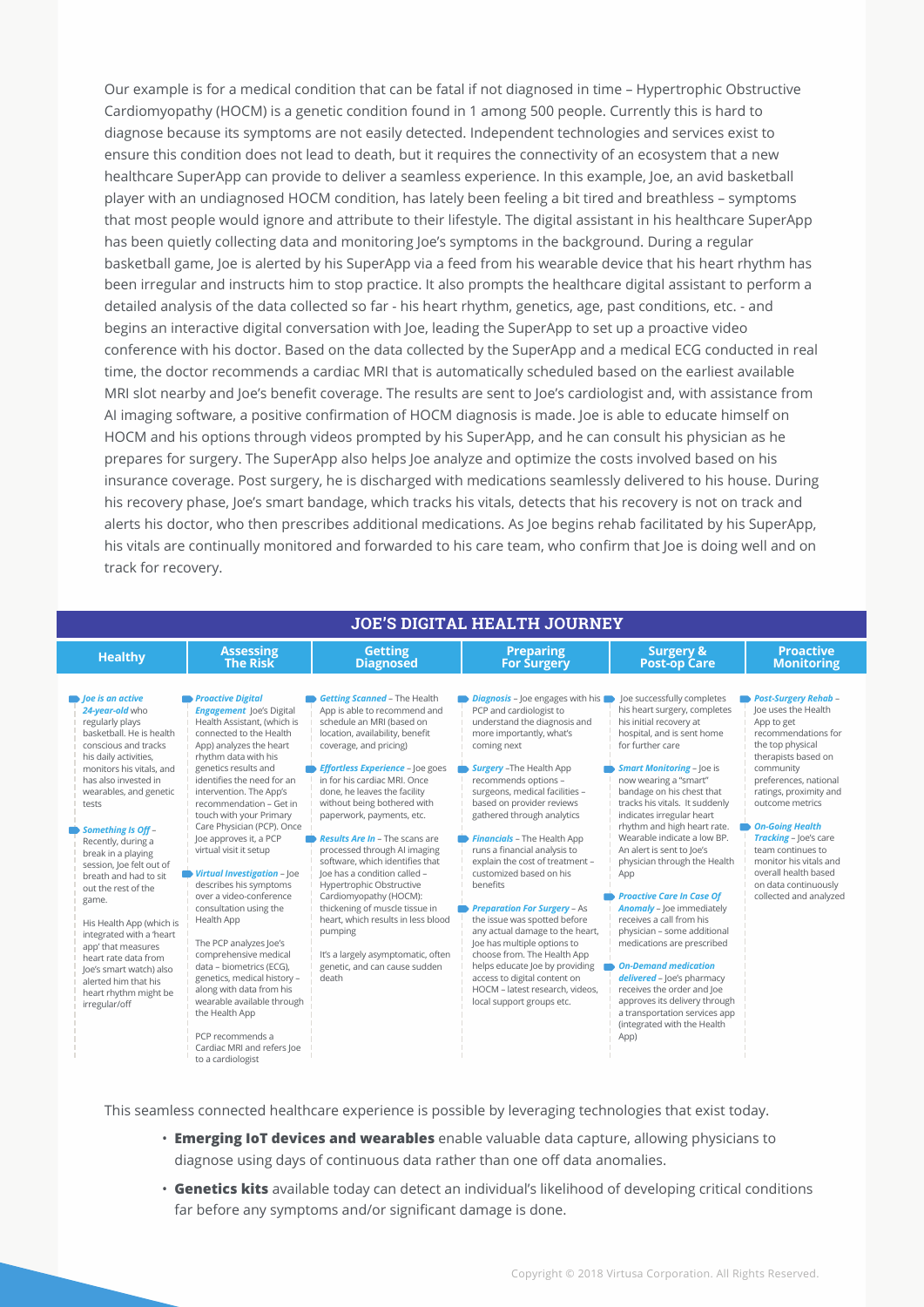- **Artificial intelligence and machine learning** play a big role in analyzing multi-source comprehensive medical data to identify conditions that require medical attention.
- **Tele-medicine** helps patients connect with specialists locally, nationally, and even globally.
- **Artificial intelligence and cognitive analytics** on data from medical devices and medical records allow healthcare organizations put together comprehensive individual profiles with customized care plans.
- **Smart pills, patches and remote monitoring devices** enable effective care at home and outside of expensive hospital facilities.

The Healthcare industry needs to work towards an integrated and intelligent cross-industry experience amongst Providers, Payers, Medical Device organizations, Pharmacies, and other services such as transportation, retail, etc. that increases the effectiveness of the treatment while optimizing the costs of care.

The result is an experience that is transformational, a diagnosis to save a life, and dramatically lower costs.



# **MAKING DIGITAL HEALTH A REALITY**

The big disruption in Healthcare will be realized when (a) Healthcare organizations get digitized, (b) they capitalize on the value of emerging technologies, and (c) provide ownership of healthcare data to their customers and empower patients to own their own health. These are described below.

### Invest in Digitization – Innovate or Perish

Moving Healthcare into the digital age has traditionally required major government intervention. The creation of Electronic Medical Records (EMR) was primarily driven by the government. Healthcare players from doctors, to hospital systems, to rehab facilities, to pharmacies, to drug companies are all in need of digitization. Now imagine having to integrate these businesses into a seamless cross-care, cross-industry ecosystem. No government intervention can successfully nudge healthcare players to change, only competition can. The ABC joint venture, with its large enough ecosystem, can disrupt by better connecting the healthcare experience at a dramatically lower cost, forcing incumbents in healthcare to either innovate or perish. Digitally enabled businesses would allow for sharing real-time data, sharing diagnoses through AI engines, and a host of many other improved user experiences.

### Capitalize on Emerging Technologies

Establishing the organizational foundations for the digital world immediately opens up the potential to leverage the power of technology to innovate and experiment with a seemingly endless set of digital health solutions that benefit customers. These range from helping customers stay healthy, to utilizing smart devices and pills, to helping customers manage their conditions and prevent medical complications. The collection of real-time biometrics, along with the right insight that AI can provide, can help medical device organizations deliver care to customers within the comfort of their homes and alert care providers to take action on preventable emergency room visits.